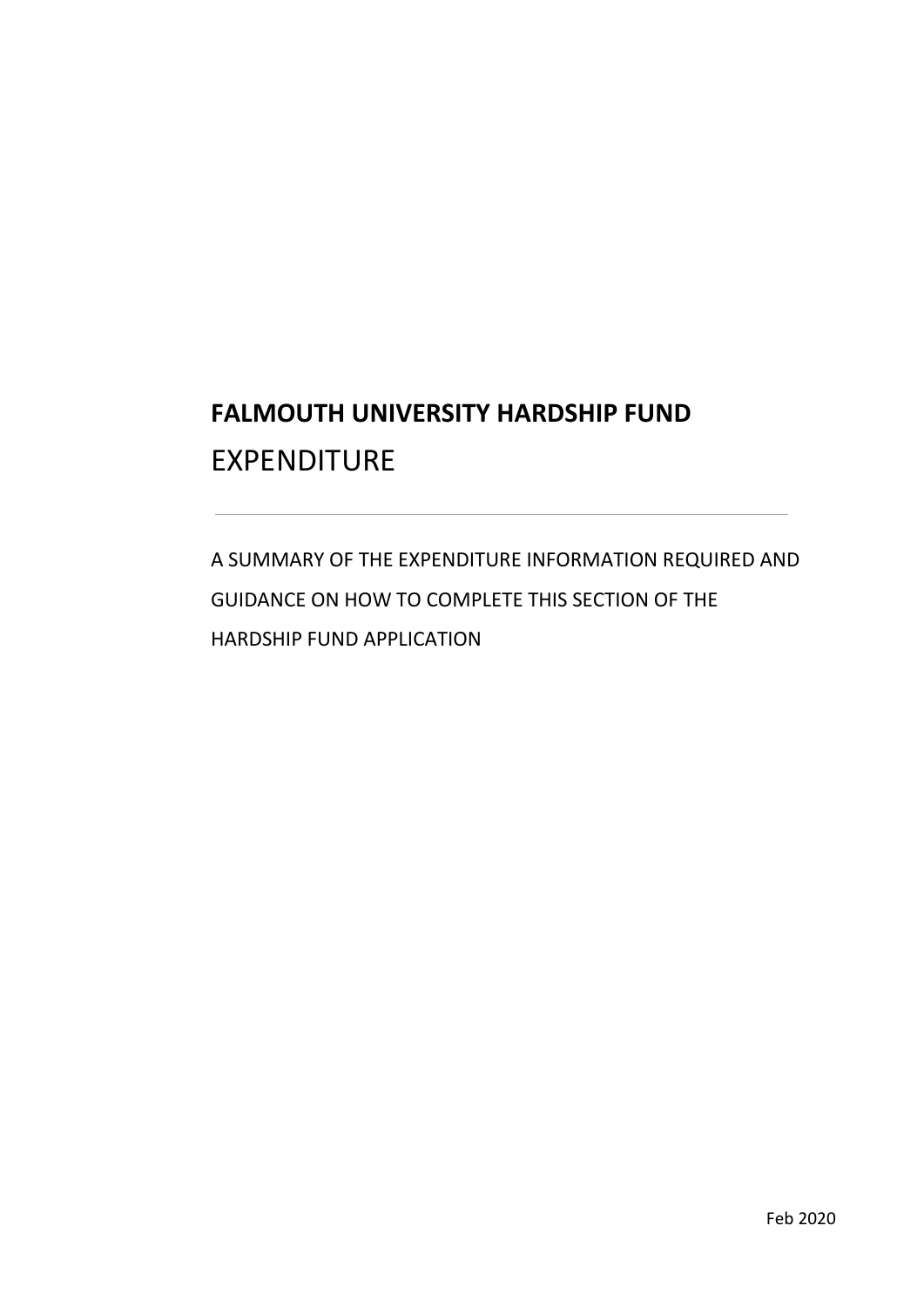THE FALMOUTH UNIVERSITY HARDSHIP FUND IS DESIGNED TO HELP STUDENTS WHO HAVE ENCOUNTERED **UNFORESEEN** FINANCIAL PROBLEMS DURING THE ACADEMIC YEAR. THE ASSESSMENT WILL CONSIDER YOUR INCOME, OUTGOINGS AND ORIGINAL FINANCIAL PLAN AT THE POINT OF ENROLMENT TO THE ACADEMIC YEAR.

 THESE NOTES ARE DESIGNED TO HELP YOU ANSWER THE QUESTIONS AND UNDERSTAND WHAT INFORMATION IS CONSIDERED SURROUNDING YOUR **EXPENDITURES**.

## **Contents**

 In addition to this information sheet; further guidance is available on each stage of the assessment process:

- General Notes and Terms
- Course Information
- Personal Details
- Income
- Supporting Evidence
- Appeals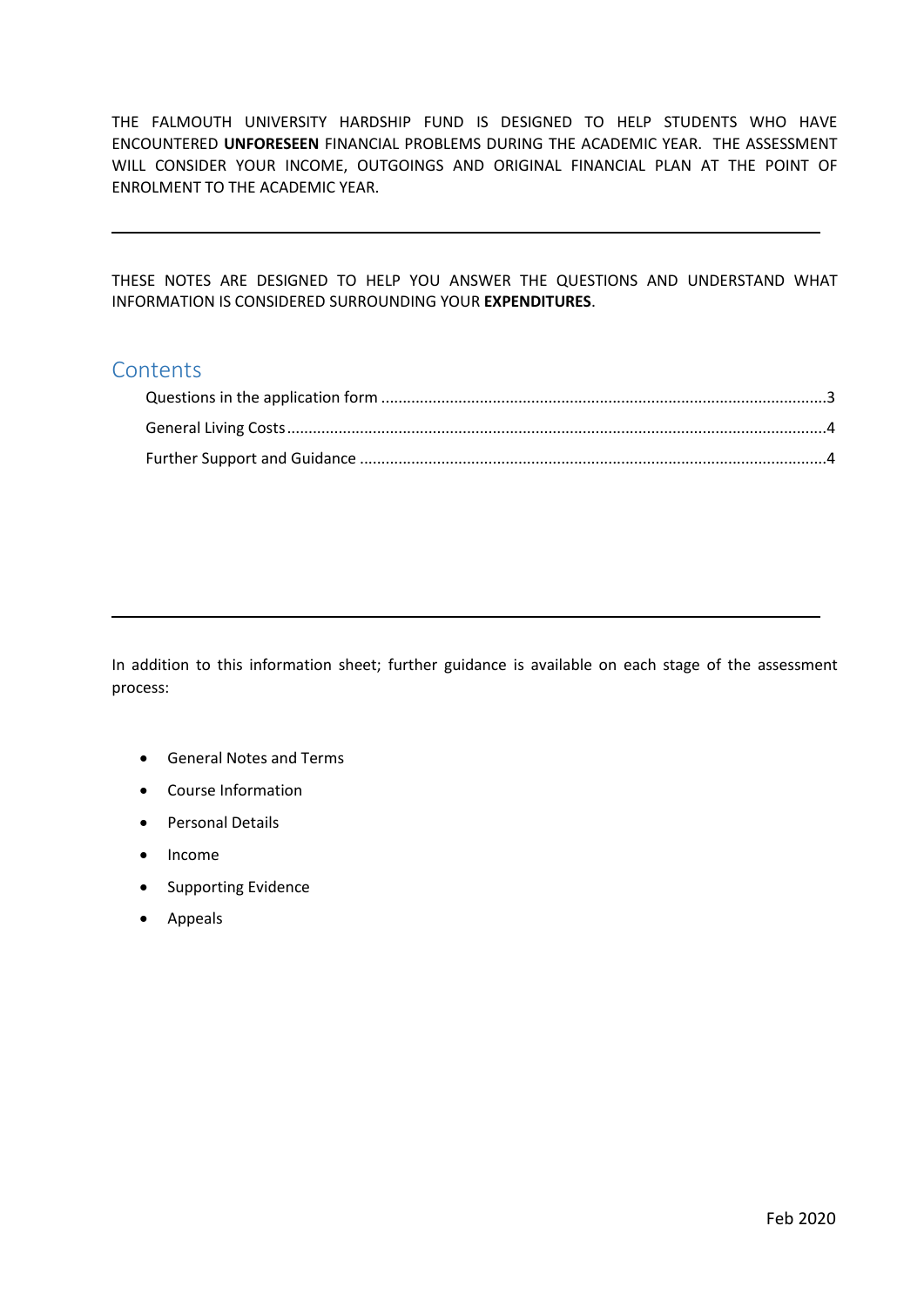# <span id="page-2-0"></span>Questions in the application form

## If in a shared household, how many people do you live with and do you share household bills?

 The cost of living in a shared house can be proportionately different to living on your own. Clarifying these details will help the Panel better understand your utility expenses. Utility expenses will be assumed please only list your share. If you live with your partner, then we expect you to be paying no more than based on 'reasonable' assumed living costs (Fig. 1). If you share costs (either with housemates or partner), 50% of all shared costs (rent, bills etc).

### Does the cost of your term time accommodation include utility bills?

Clarifying this point will help the Panel better understand your utility expenses.

### If paying rent, please state how much you pay and how often.

 Confirm how much you are paying in rent for the current academic year. Hardship issues surrounding summer rent and deposits will be considered on a case by case basis.

#### Do you have any childcare costs not covered by the Childcare Grant?

 The Childcare Grant is funding through Student Finance to help with childcare costs; but they will limit the level of funding to 85% of such costs. Please detail any additional childcare costs, beyond that paid by Childcare Grant.

#### Do you have disability related costs not covered by Disabled Student Allowance (DSA)?

 This may relate to software; travel; equipment etc. In your Supporting Statement, please clarify why these costs aren't covered by DSA.

## If you own a vehicle, what costs are associated with this per year, and why do you feel the need to own a vehicle?

 If you own a vehicle, please detail the costs that this brings (for the year) and explain why it is that you need a vehicle. It's expected that most students do not need to own a vehicle, unless the applicant demonstrates a specific need to do so.

#### How much do you spend on travel to attend your course?

 This is the weekly, or annual total of your commuting costs; from your term time address to campus. This may include the cost of rail or bus tickets, or petrol for a vehicle. This should not include the termly/annual cost of travel to your permanent (home) address. If you have to travel more than three miles to campus, you will be expected to use public transport, where it is available. Where public transport is available and relevant to your circumstances, only these costs will only be considered.

#### Please detail any other costs not relating to your course.

 Please detail any other costs; aside from your general living costs (see Fig 1) and your course costs; which are covered in the Course Information section of this applicant.

## A breakdown of assumed living costs is available in the guidelines on the previous page. Please state if you think your living costs are significantly higher than those stated

 The following page details what the Panel consider to be 'reasonable' living costs for students in various circumstances. If you feel your living costs are significantly and justifiably higher than those stated below, please give details. If needed, give further detail in your Supporting Statement (in the 'Supporting Documents' section of this application).